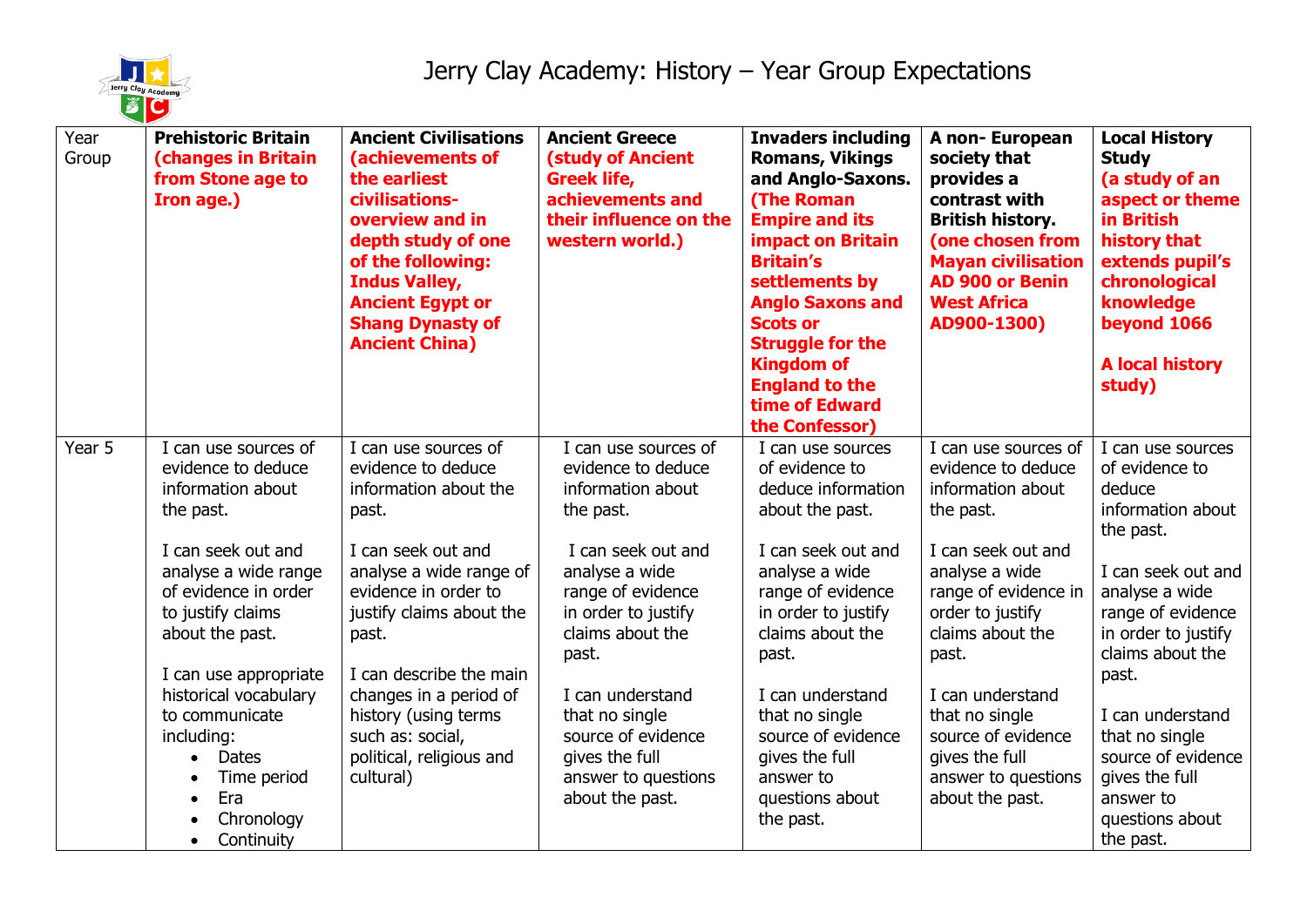

| Century<br>$\bullet$<br>Decade<br>legacy | I can use appropriate<br>historical vocabulary to<br>communicate including:<br><b>Dates</b><br>Time period<br>Era<br>Chronology<br>Continuity<br>Century<br>Decade<br>legacy | I can describe the<br>social, ethnic,<br>cultural or religious<br>diversity of past<br>society.<br>I can describe the<br>main changes in a<br>period of history<br>(using terms such<br>as: social, political,<br>religious and<br>cultural)<br>I can use<br>appropriate<br>historical vocabulary<br>to communicate<br>including:<br><b>Dates</b><br>Time period<br>Era<br>Chronology<br>Continuity<br>Century<br>Decade<br>legacy<br>I can understand<br>the concepts of<br>continuity and<br>change over time,<br>representing them, | I can refine lines<br>of enquiry as<br>appropriate.<br>I can describe the<br>social, ethnic,<br>cultural or religious<br>diversity of past<br>society.<br>I can use dates<br>and terms<br>accurately in<br>describing events.<br>I can use<br>appropriate<br>historical<br>vocabulary to<br>communicate<br>including:<br>Dates<br>$\bullet$<br>Time<br>period<br>Era<br>$\bullet$<br>Chronology<br>$\bullet$<br>Continuity<br>$\bullet$<br>Century<br>$\bullet$<br>Decade<br>legacy<br>$\bullet$<br>I can understand<br>the concepts of<br>continuity and | I can describe the<br>social, ethnic,<br>cultural or religious<br>diversity of past<br>society.<br>I can use<br>appropriate<br>historical vocabulary<br>to communicate<br>including:<br><b>Dates</b><br>Time period<br>Era<br>Chronology<br>Continuity<br>Century<br>Decade<br>legacy<br>I can use original<br>ways to present<br>information and<br>ideas. | I can refine lines<br>of enquiry as<br>appropriate.<br>I can identify<br>continuity and<br>change in the<br>local history of the<br>locality of the<br>school.<br>I can use dates<br>and terms<br>accurately in<br>describing events.<br>I can use<br>appropriate<br>historical<br>vocabulary to<br>communicate<br>including:<br><b>Dates</b><br>$\bullet$<br>Time<br>period<br>Era<br>$\bullet$<br>Chronology<br>Continuity<br>Century<br>Decade<br>legacy |
|------------------------------------------|------------------------------------------------------------------------------------------------------------------------------------------------------------------------------|----------------------------------------------------------------------------------------------------------------------------------------------------------------------------------------------------------------------------------------------------------------------------------------------------------------------------------------------------------------------------------------------------------------------------------------------------------------------------------------------------------------------------------------|-----------------------------------------------------------------------------------------------------------------------------------------------------------------------------------------------------------------------------------------------------------------------------------------------------------------------------------------------------------------------------------------------------------------------------------------------------------------------------------------------------------------------------------------------------------|-------------------------------------------------------------------------------------------------------------------------------------------------------------------------------------------------------------------------------------------------------------------------------------------------------------------------------------------------------------|-------------------------------------------------------------------------------------------------------------------------------------------------------------------------------------------------------------------------------------------------------------------------------------------------------------------------------------------------------------------------------------------------------------------------------------------------------------|
|                                          |                                                                                                                                                                              | along with                                                                                                                                                                                                                                                                                                                                                                                                                                                                                                                             | change over time,                                                                                                                                                                                                                                                                                                                                                                                                                                                                                                                                         |                                                                                                                                                                                                                                                                                                                                                             |                                                                                                                                                                                                                                                                                                                                                                                                                                                             |
|                                          |                                                                                                                                                                              |                                                                                                                                                                                                                                                                                                                                                                                                                                                                                                                                        |                                                                                                                                                                                                                                                                                                                                                                                                                                                                                                                                                           |                                                                                                                                                                                                                                                                                                                                                             |                                                                                                                                                                                                                                                                                                                                                                                                                                                             |